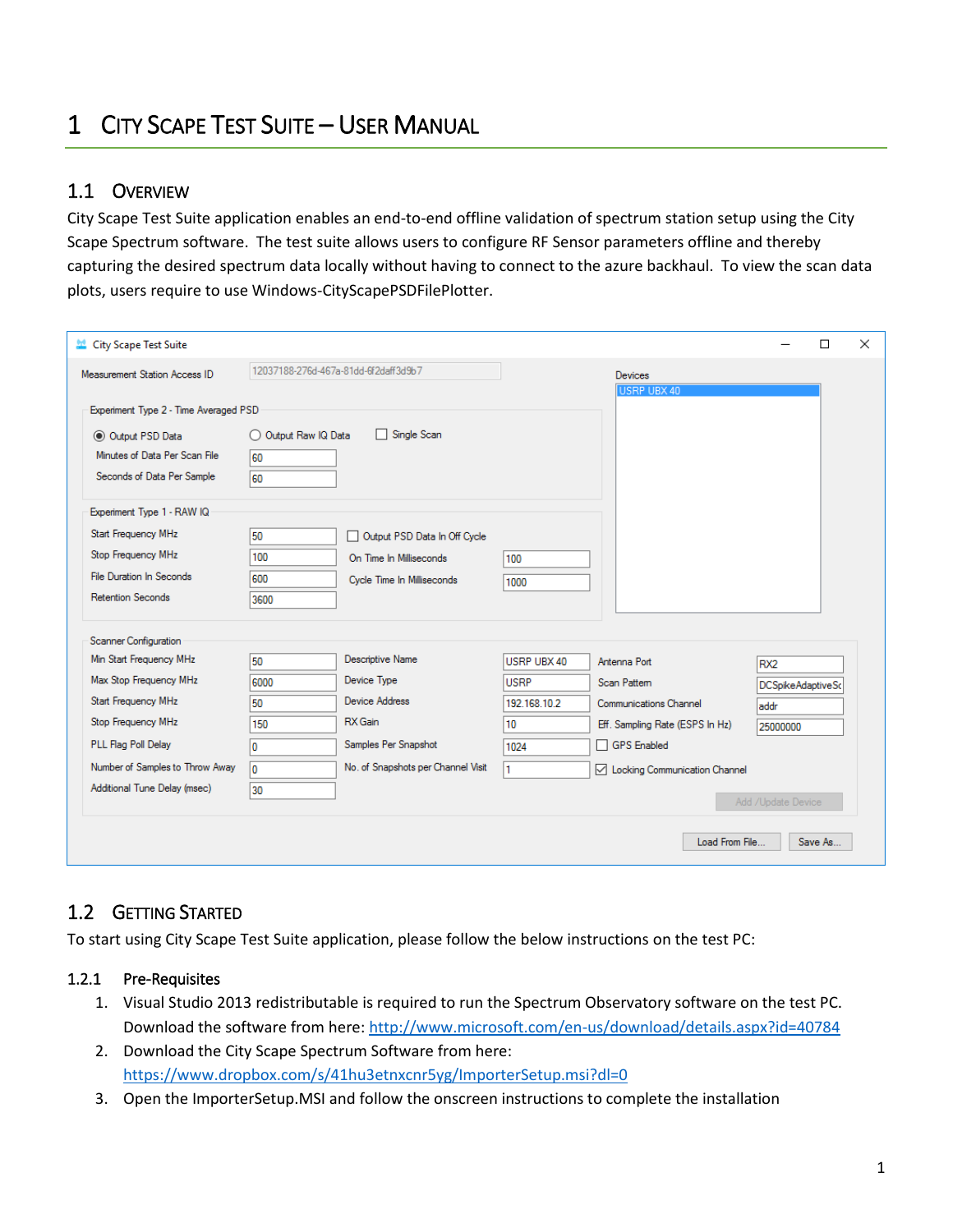- 4. Download City Scape Test Suite Application from here: <https://www.dropbox.com/s/fhfi304ea1c2gpn/CiytScapeTestSuite.zip?dl=0>
- 5. Unzip the City Scape Test Suite Application to a known folder on the local drive
- 6. Install Ettus UHD software on the test PC from here: [http://files.ettus.com/binaries/uhd\\_stable/uhd\\_003.008.005-release/uhd\\_003.008.005](http://files.ettus.com/binaries/uhd_stable/uhd_003.008.005-release/uhd_003.008.005-release_Win64_VS2013.exe) [release\\_Win64\\_VS2013.exe](http://files.ettus.com/binaries/uhd_stable/uhd_003.008.005-release/uhd_003.008.005-release_Win64_VS2013.exe)
- 7. Make sure the USRP device is setup correctly as suggested in the City Scape Deployment Guide
- 8. It is recommended to setup the device IP address as 192.168.10.2
- 9. Plug the test PC to the device directly and test the connection using ping command
- 10. Run the usrp commands as below: <install-path>\bin\uhd\_find\_devices.exe <install-path>\bin\uhd\_usrp\_probe.exe
- 11. If USRP commands successfully completed, the test PC is ready for tests

### 1.2.2 Launching the City Scape Test Suite Application

- 1. Browse to the City Scape Test Suite folder location and locate CityScapeTestSuite.exe application
- 2. Open the application to see the user interface
- 3. To load the values, click on the 'Load From File…" button and choose stationConfiguration.dsos file from City Scape Test Suite application folder.

### 1.2.3 Save Scanner Configuration Changes (dsos)

- 1. Launch the City Scape Test Suite Application
- 2. For eg: Update Start and Stop Frequency values
- 3. Click on 'Save As…" button
- 4. Browse to C:\SpectrumData\Settings folder and save file with name 'stationConfiguration.dsos'. Please note, file name of scanner configuration file to be exactly as given. If there is a file already present, overwrite it or rename the existing file to a different one.

## 1.3 BEGIN TESTS

- 1. Stop the Scanner Service. To stop the scanner service, use either task manager to kill the service or use the command below from an elevated cmd window:
	- taskkill /F /IM Microsoft.Spectrum.Scanning.Service.exe
- 2. Launch City Scape Test Suite Application
- 3. Make necessary changes to the settings
- 4. Save Scanner Configuration Changes to dsos file
- 5. Start the Scanner Service. Start the service from task manager.

At any point, scanner service can be stopped to start another scan with new configuration settings. The tests can be repeated any number of times. It is highly recommended to stop and start the scanner in between the configuration changes.

# 1.4 PLOTTING OF DATA

Please download and follow the instructions mentioned at the link here: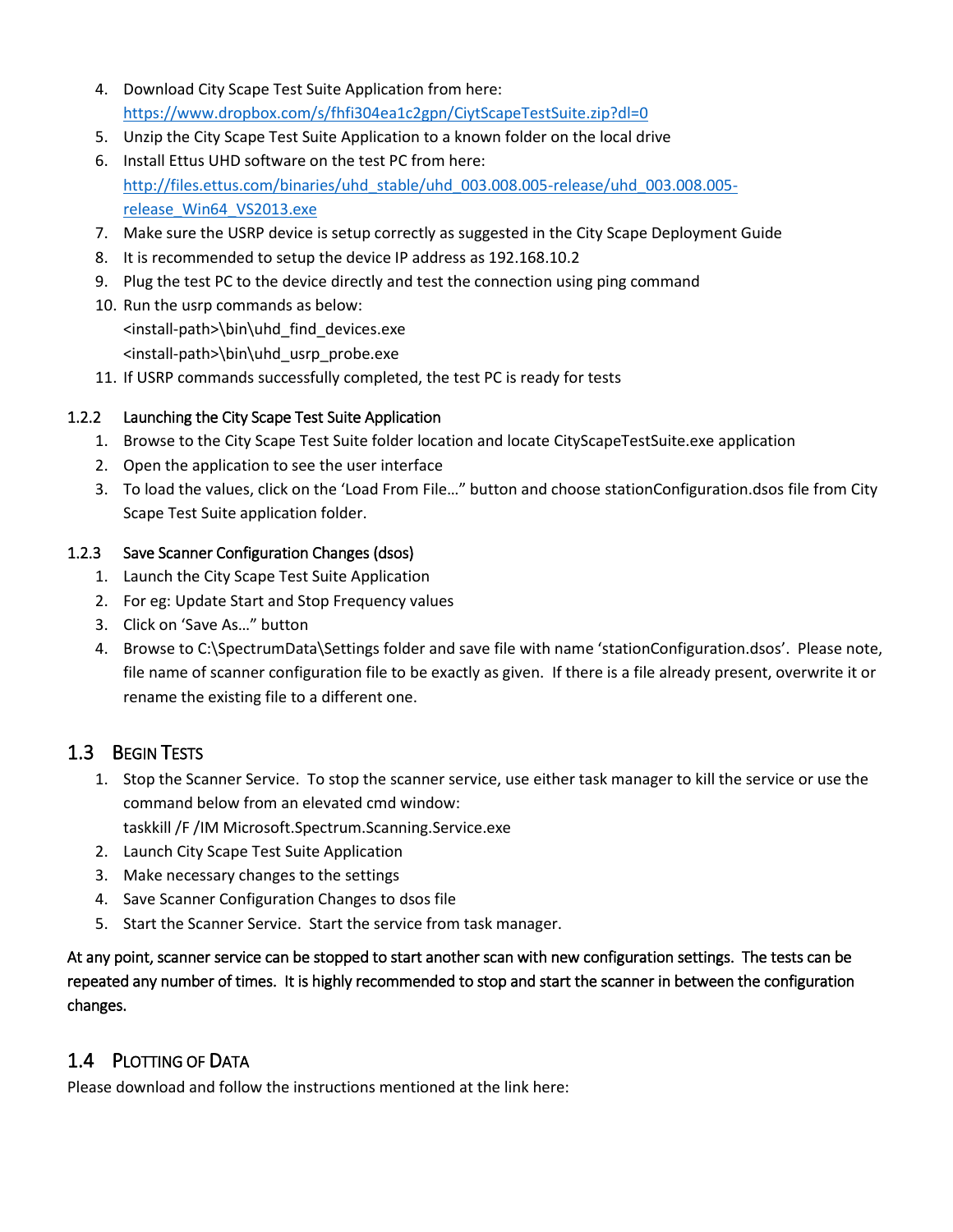**Distribution for Windows (if you don't want to figure out dependencies)[:](goog_454609450)**

**<https://www.dropbox.com/s/26gr5uh0f8t3adh/Windows-CityScapePSDFilePlotter.zip?dl=0>**

## **Source codes (If you want to actually modify the program or run on non-WIndows machines): [https://github.com/city-](https://github.com/city-scape/CityScape_Raw_Data_Decoder/blob/master/python/GUI_Example/CityScapePSDPlotter.py)**

**[scape/CityScape\\_Raw\\_Data\\_Decoder/blob/master/python/GUI\\_Example/CityScapePSDPlotter.py](https://github.com/city-scape/CityScape_Raw_Data_Decoder/blob/master/python/GUI_Example/CityScapePSDPlotter.py) [https://github.com/city-scape/CityScape\\_Raw\\_Data\\_Decoder/blob/master/python/psdFile\\_pb2.py](https://github.com/city-scape/CityScape_Raw_Data_Decoder/blob/master/python/psdFile_pb2.py)**

(You need to download both CityScapePSDPlotter.py and psdFile\_pb2.py and place them in a same directory.)

#### 1.4.1 Installation

- **1.** Distribution for Windows (if you don't want to figure out dependencies): Download and extract the zip file. Run CityScapePSDPlotter.exe to execute the program.
- **2. Using Python Source codes:**
	- 1. Install the following dependencies.
		- Python 2.7
		- Protobuf Python binding (python-protobuf)
		- MatPlotLib
		- NumPy
		- SciPy
	- 2. Place both CityScapePSDPlotter.py and psdFile pb2.py in a same directory.
	- 3. Using CLI (bash, tcsh, cmd.exe, etc), go to the directory where the python files are located.

4. Run "python CityScapePSDPlotter.py" to execute the program. (Alternatively, you can use chmod +x CityScapePSDPlotter.py to make it an executable file if you are using Linux of Mac.)

#### **1.4.2 Usage**

1. When you launch the program, it will open a file dialogue. Navigate to where the aggregate PSD file is located, and open the file. (fig.1)

|                            | Open                                                               |                       |
|----------------------------|--------------------------------------------------------------------|-----------------------|
| Directory:                 | /home/piloteer/다운로드                                                | $\equiv$              |
| ı cal                      | wifi-ch1                                                           |                       |
|                            | CityScape_Raw_Data_Decoder-master   2017-01-04T2100.bin.dsox       |                       |
| ee420                      | 2017-04-08T1245.bin.dsox                                           |                       |
| lab1                       | 2017-04-10T1900.bin.dsox                                           |                       |
| nonl                       |                                                                    |                       |
|                            |                                                                    |                       |
| $\vert \blacktriangleleft$ |                                                                    | $\blacktriangleright$ |
| File name:                 | 2017-04-08T1245.bin.dsox                                           | Open                  |
| <b>Files of type:</b>      | Cityscape Aggregated PSD File (*.dsox)<br>$\overline{\phantom{a}}$ | Cancel                |

Fig. 1 : File Open Dialogue.

2. Give the program some time to process the file. It is somewhat slow on Windows, but if the file is small enough (5 - 10 min), it won't take too long. (fig .2)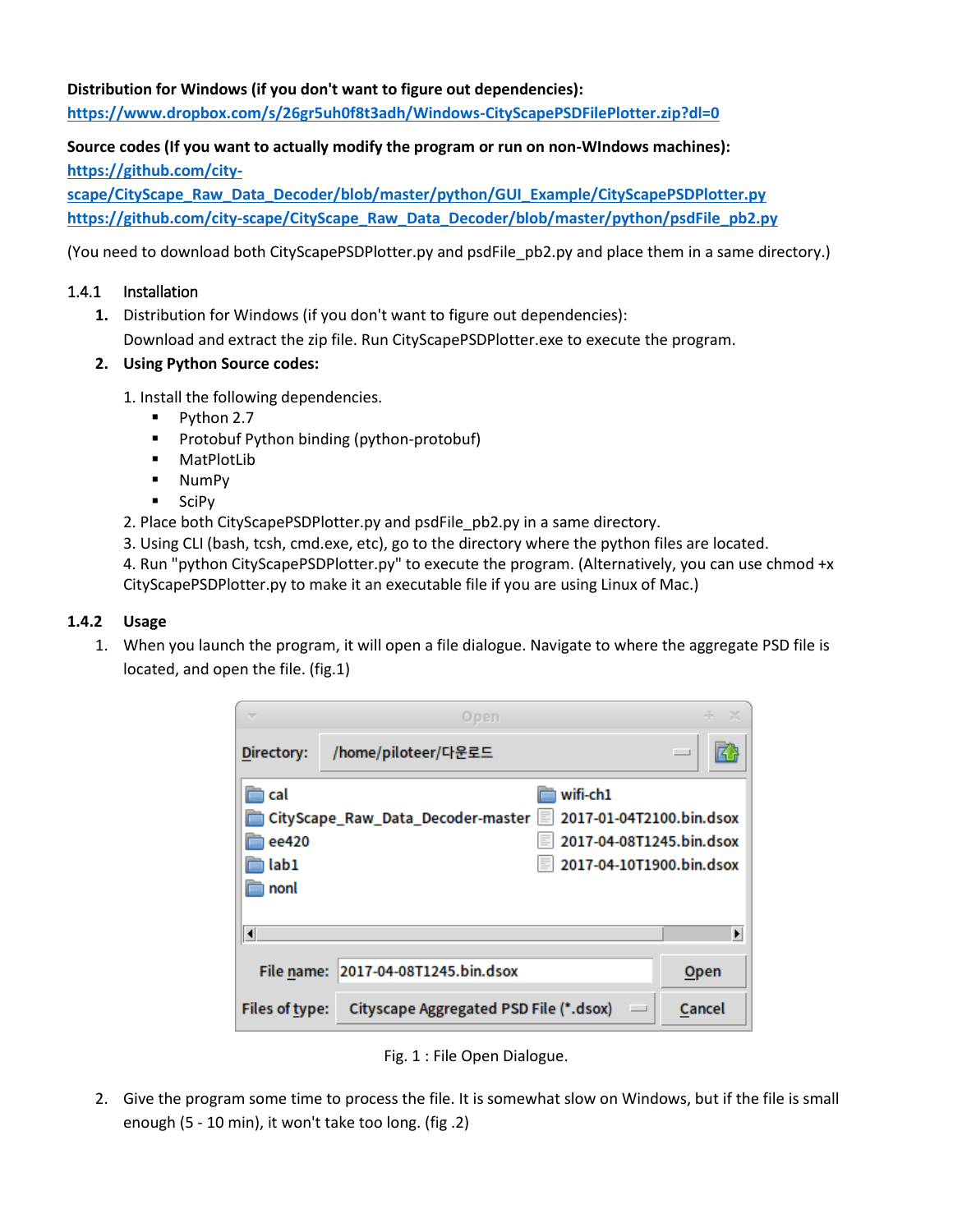|                      | $City:$ – |  |  |  |  |
|----------------------|-----------|--|--|--|--|
| Plot   Config String |           |  |  |  |  |
| Processing           |           |  |  |  |  |

Fig.2: PSD Plotter application, processing the data.

3. Once the program is ready, it will display a summary of the station configuration and prompt you to input start & stop frequency, and y-axis range of the plot (default: -140 to 0 dBm/bin). Set the values, and click the "Plot" button below to generate a plot. (Fig.3 / 4)

| <b>Cityscape PSD Data File Plotter (For Testing)</b><br>÷.                        |                           |  |                         |                         |  | $\mathbb{R}$                      |  |
|-----------------------------------------------------------------------------------|---------------------------|--|-------------------------|-------------------------|--|-----------------------------------|--|
|                                                                                   | <b>Plot</b> Config String |  |                         |                         |  |                                   |  |
| <b>Start Freq (MHz)</b>                                                           |                           |  | 10.0                    |                         |  |                                   |  |
| End Freq (MHz)                                                                    |                           |  | 5985.0                  |                         |  |                                   |  |
| $Y_{min}$                                                                         |                           |  | -140                    |                         |  |                                   |  |
| Y_max                                                                             |                           |  | 0                       |                         |  |                                   |  |
|                                                                                   | <b>Min Hold</b>           |  |                         | Average                 |  | Max Hold                          |  |
|                                                                                   | Plot                      |  |                         | <b>Export to Matlab</b> |  |                                   |  |
|                                                                                   | Start Freq (MHz):10.0     |  |                         | End Freq (MHz):5985.0   |  |                                   |  |
| Sensor #1                                                                         |                           |  |                         |                         |  |                                   |  |
| <b>Gain:5.0</b>                                                                   |                           |  | <b>Antenna Port:RX2</b> |                         |  | Scan Pattern: DCSpikeAdaptiveScan |  |
| Effective Samp Rate:25000000.0 Samples Per Snapshot:1024 Additional Tune Delay:30 |                           |  |                         |                         |  |                                   |  |
|                                                                                   |                           |  |                         |                         |  |                                   |  |
|                                                                                   |                           |  |                         |                         |  |                                   |  |
|                                                                                   |                           |  |                         |                         |  |                                   |  |
|                                                                                   |                           |  |                         |                         |  |                                   |  |
|                                                                                   |                           |  |                         |                         |  |                                   |  |
|                                                                                   |                           |  |                         |                         |  |                                   |  |
|                                                                                   |                           |  |                         |                         |  |                                   |  |
|                                                                                   |                           |  |                         |                         |  |                                   |  |
|                                                                                   |                           |  |                         |                         |  |                                   |  |

Fig.3 : PSD Plotter application, ready to plot.